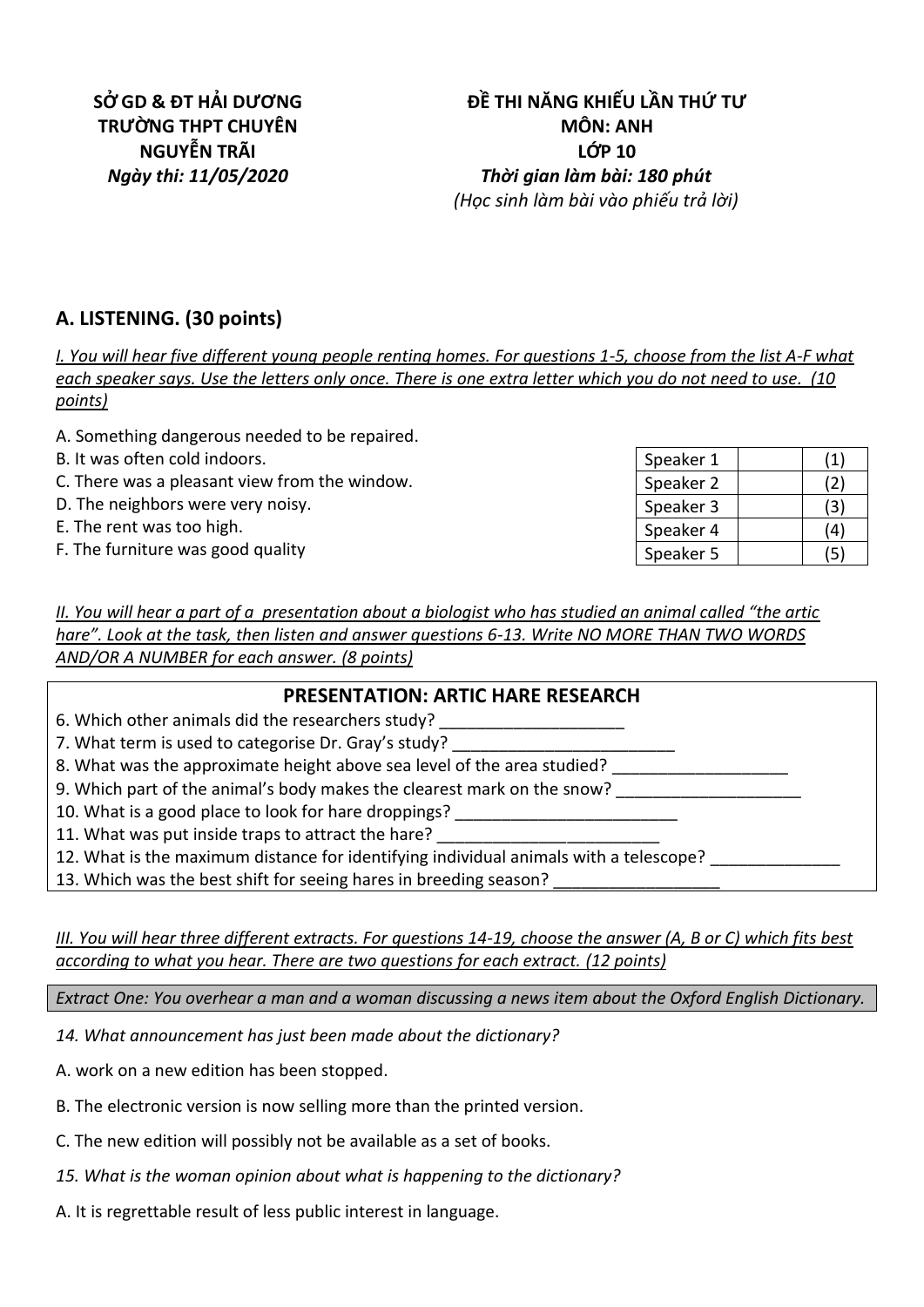- B. It is an inevitable and generally positive change.
- C. It reflects a general trend with regard to book purchases.

*Extract Two: You hear two people discussing a journey.* 

- *16. What caused the man most problems?*
- A. Finding somewhere to park
- B. Reversing down a narrow street
- C. Locating the building he needed.
- *17. How does the woman react to the man's description of what happened?*
- A. She is cross that he ignored the advice.
- B. She regrets not having been more helpful.
- C. She is impressed by how well he coped.

- *18. What is the relationship between the speakers?*
- A. lecturer and student
- B. professional and client
- C. manager and employee
- *19. What problem does the woman mention about the work they are discussing?*
- A. It is not exactly what is required.
- B. It has been carried out too quickly.
- C. It has not been checked carefully enough.

## **B. LEXICO AND GRAMMAR. (80 points)**

#### *I. Choose the best answer for each question. (20 points)*

|                                                                                                                                  | 1. Turn off this radio, please. The harsh sound really me crazy.                                                               |                                                                                                                                                                                                                                   |                |
|----------------------------------------------------------------------------------------------------------------------------------|--------------------------------------------------------------------------------------------------------------------------------|-----------------------------------------------------------------------------------------------------------------------------------------------------------------------------------------------------------------------------------|----------------|
| A. takes<br><b>Example 13 Service State 13 Service State 13 Service State 13 Service State 13 Service State 13 Service State</b> | 2. The Martins have confirmed their strong ________ to charity by donating a lump sum of money again.                          | <b>C. bothers C.</b> The contract of the contract of the contract of the contract of the contract of the contract of the contract of the contract of the contract of the contract of the contract of the contract of the contract | D. drives      |
|                                                                                                                                  | A. compliance B. commitment C. assignment D. reliance<br>3. His of the safety regulations really cannot be ignored any longer. |                                                                                                                                                                                                                                   |                |
|                                                                                                                                  | A. disregard B. unfamiliarity B. carelessness<br>4. Mrs. Jones was in deep _______ after her husband's unexpected death.       |                                                                                                                                                                                                                                   | D. inattention |
| A. regret                                                                                                                        | B. grief<br>5. She fainted when she heard about her mother's death.                                                            | C. lament                                                                                                                                                                                                                         | D. disturbance |
|                                                                                                                                  | A. utmost B. most all C. most<br>6. He was so <b>in the book that he did not hear her footsteps.</b>                           |                                                                                                                                                                                                                                   | D. almost      |
|                                                                                                                                  | A. distracted B. engrossed C. gripped<br>7. We believe that the cumulative effects of renewed prosperity will expectations.    |                                                                                                                                                                                                                                   | D. attracted   |
| A. overcome                                                                                                                      | <b>B.</b> undermine                                                                                                            | C. surpass                                                                                                                                                                                                                        | D. succeed     |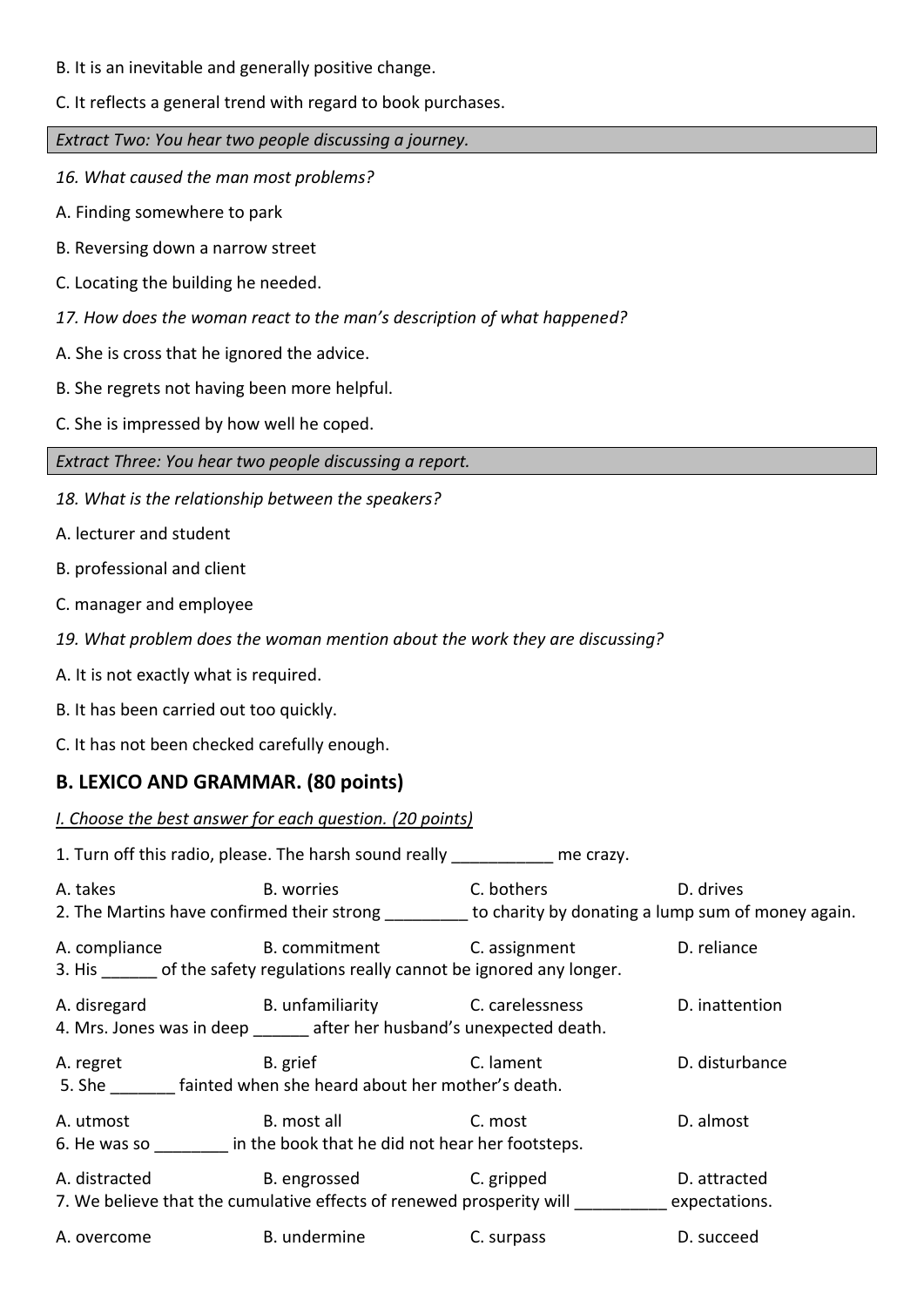|                                                                              |                                                                                                                                                                                                                                | 8. After the concert, everyone had to _____ home through the thick snow.                                                                                                |                                                                                                                   |
|------------------------------------------------------------------------------|--------------------------------------------------------------------------------------------------------------------------------------------------------------------------------------------------------------------------------|-------------------------------------------------------------------------------------------------------------------------------------------------------------------------|-------------------------------------------------------------------------------------------------------------------|
| A. trudge<br>9. Rail chiefs was ____________ fire after raising train fares. | <b>B.</b> tread                                                                                                                                                                                                                | C. trace                                                                                                                                                                | D. trickle                                                                                                        |
| A. on                                                                        | B. with the same of the same of the same of the same of the same of the same of the same of the same of the same of the same of the same of the same of the same of the same of the same of the same of the same of the same o | C. by<br>10. "Don't be so worried! You should take the boss's remarks with a ______ of salt."                                                                           | D. under                                                                                                          |
| A. teaspoon B. pinch                                                         |                                                                                                                                                                                                                                | C. grain<br>11. Private printing was simply a means ____ he could increase his income.                                                                                  | D. dose                                                                                                           |
| 12. The news of his accident was like a bolt __________.                     |                                                                                                                                                                                                                                | A. whereupon B. whereby C. wherewithal D. whereabout                                                                                                                    |                                                                                                                   |
|                                                                              |                                                                                                                                                                                                                                | A. from the red B. from the blue C. from the black D. from the white<br>13. This _____________ budget is far short of the amount we need to maintain existing programs. |                                                                                                                   |
|                                                                              |                                                                                                                                                                                                                                | A. top-notch B. bare-bones C. basic<br>14. Buying shares in this company is as safe as _____. There's no way you can lose your money.                                   | D. staggering                                                                                                     |
| A. houses                                                                    |                                                                                                                                                                                                                                | B. a bank C. gold bars<br>15. I'm sorry to have bothered you. I was under the _____ that you wanted me to call you.                                                     | D. a vault                                                                                                        |
| A. mistake                                                                   |                                                                                                                                                                                                                                | B. miscalculation C. misconception D. misapprehension<br>16. During the evening football match, the stadium was illuminated by ______.                                  |                                                                                                                   |
|                                                                              |                                                                                                                                                                                                                                | A. flashlights B. floodlights C. highlights D. spotlights<br>17. Tom admitted that he couldn't concentrate on his work _____ due to this irritating noise.              |                                                                                                                   |
| A. in all                                                                    |                                                                                                                                                                                                                                | B. the bit least C. in the least D. at the least<br>18. Despite the high divorce rate, the ______ of marriage remains popular.                                          |                                                                                                                   |
| A. practice B. habit                                                         |                                                                                                                                                                                                                                | C. institution<br>19. The use of vitamin _______ and herbs has become increasingly popular among Americans.                                                             | D. state                                                                                                          |
| A. components B. materials<br>20. All his hard work ______ in great success. |                                                                                                                                                                                                                                | C. ingredients                                                                                                                                                          | D. supplements                                                                                                    |
| A. accounted                                                                 | <b>Example 13 B. culminated</b>                                                                                                                                                                                                | C. merged                                                                                                                                                               | D. succumbed                                                                                                      |
| (10 points)                                                                  |                                                                                                                                                                                                                                |                                                                                                                                                                         | II. Use the word given in capitals at the end of the line to form a word that fits in the space in the same line. |
|                                                                              |                                                                                                                                                                                                                                | 21. He is ____________ for his charitable activities than for his business in the steel industry. (KNOW)                                                                |                                                                                                                   |
| kidneys and liver. (TOXIC)                                                   |                                                                                                                                                                                                                                | 22. Our bodies are naturally ______________ by our organs of elimination - the skin, lungs, intestines,                                                                 |                                                                                                                   |
|                                                                              |                                                                                                                                                                                                                                | 23. He's such a/an ______________ who always pretends to know everything. (INTELLECT)                                                                                   |                                                                                                                   |
| and _________________. (GROOM)                                               |                                                                                                                                                                                                                                |                                                                                                                                                                         | 24. You should see the way my older brother dresses. I suppose on his salary he can afford to look so smart       |
|                                                                              |                                                                                                                                                                                                                                | 25. The government has passed the law of ______________. (ALCOHOL)                                                                                                      |                                                                                                                   |
| (DECIDE)                                                                     |                                                                                                                                                                                                                                |                                                                                                                                                                         | 26. In my view, he is too _________ to be accepted. A good broker must be able to take prompt decisions.          |
|                                                                              |                                                                                                                                                                                                                                | 27. The poet's ________ attracted hundreds of his admirers who came to pay their last respects. (BURY)                                                                  |                                                                                                                   |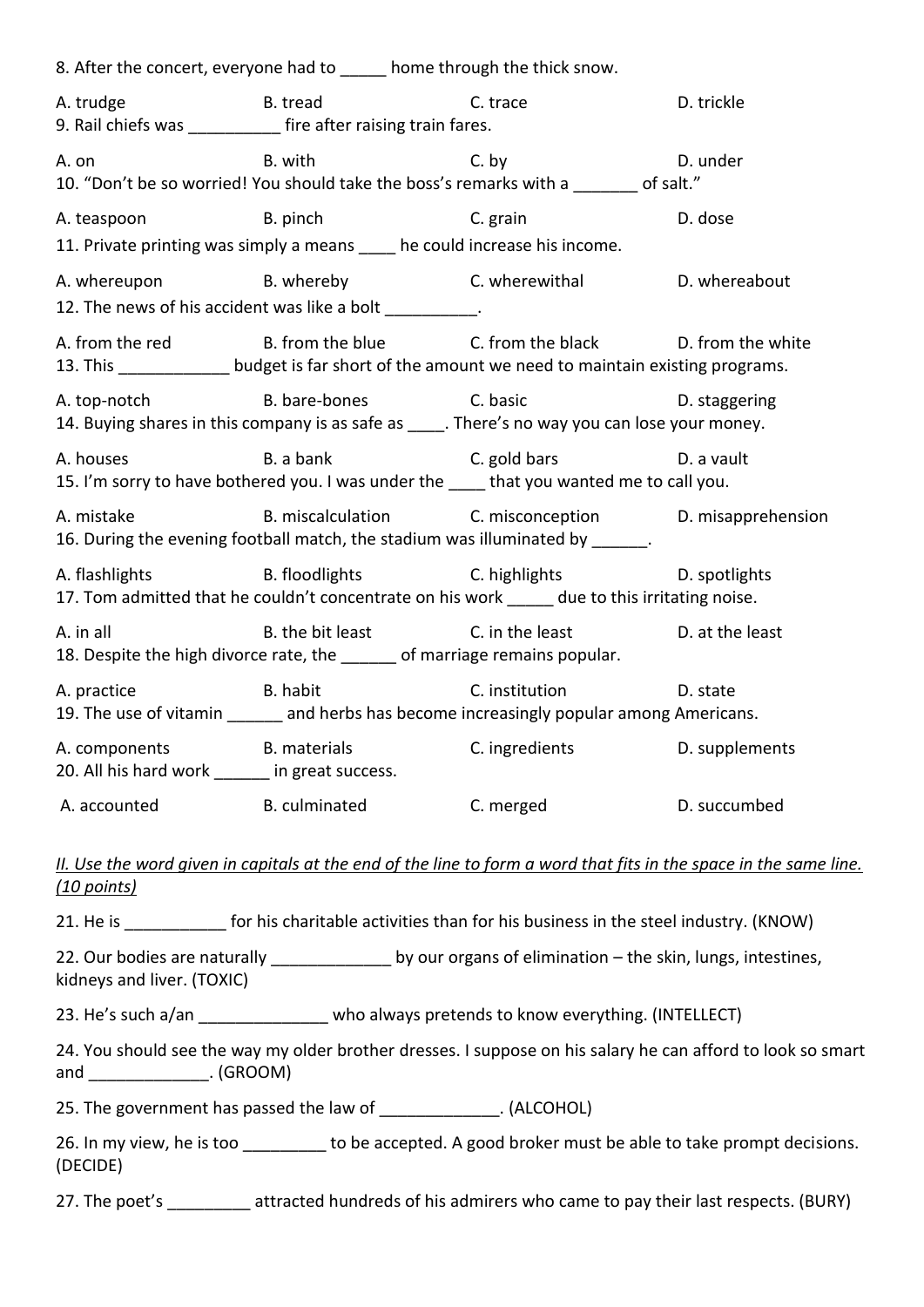| 28. In |  | with the rules of the competition, the team was disqualified. (ACCORD) |  |  |  |
|--------|--|------------------------------------------------------------------------|--|--|--|
|--------|--|------------------------------------------------------------------------|--|--|--|

29. The film is entertaining but full of historical (ACCURATE)

30. Newspaper blamed the chaos after the flood on the degree of the local officials. (ADMINISTER)

## *III. Read the text below and think of the word which best fits each space. Use only ONE word in each space. Write your answers in the corresponding numbered boxes. (20 points)*

Situated in the central mountains of Alaska, a peak named Denali rises 20,320 feet above sea level. It is the (31) peak in North America and the center of Denali National Park. One of America's greatest wilderness areas, the park has had (32) \_\_\_\_\_\_\_ access to visitors, but in spite of this tourism rose from under 6,000 visitors in 1950 to over 546,000 visitors in 1990. The increasing (33) \_\_\_\_\_\_\_ of this park is prompting serious discussions about the future use of Denali as well as how to preserve wilderness areas  $in (34)$  .

One important issue of land use arises when parts of National Parks are owned by individuals. In Denali, (35) most of the land in this vast tract of more than a million acres is owned by the National Park Service, several thousand acres are still (36) \_\_\_\_\_\_\_ owned as mining tracts. These mining tracts in Denali were once abundant sources of (37) metals, but they were sources of heavy metals such as arsenic and lead that polluted rivers and streams.

Environmentalists were successful in getting the government to require mining companies to submit statements showing the potential impact of a mining project before they are (38) to begin mining. Because of this requirement, many individuals closed their mines and some sold their land to the National Park Service. Some land owners, (39) \_\_\_\_\_\_\_, are wondering if it is better to sell their land to the government or keep it for possible future use. Tourism in this previously remote area is bound to rise, as more roads are built to provide easier access to the park. This increase in the number of visitors creates a demand for hotels and other real estate development. The economic implications of this are of (40) \_\_\_\_\_\_\_ to the land owners, but are dismaying to those interested in preserving the wilderness.

*IV. Complete each sentence with one suitable preposition. Write your answers in the space provided (10 points)*

41. He's come with a new solution the problem.

42. When the princess kissed the frog, it turned \_\_\_\_\_ a handsome prince.

43. The milk went because it hadn't been put in the fridge.

44. We had to turn their invitation to lunch as we had a previous engagement.

45. He was a real friend to see me my long illness.

46. "May I sit here?" - "Yes, pleasure."

47. He took tennis and became very keen on it.

48. Bert is a bit in the dumps. He was sacked yesterday.

49. When I opened the envelope, I was delighted to find a cheque  $\lesssim$  \$500.

50. He put his rude manner to ignorance of out British customs.

#### *V. Underline ten mistakes in the following sentences and correct them. Write the correction in the box provided. (20 points)*

The word processor and the calculator are with doubt here to stay, and in many respects of our lives are the much richer for them. But teachers and other academics are claiming that we are now starting to feel the first significant wave of their effects on a generation for users. It seems nobody under the age of 20 can spell nor add up any more. Even several professors at leading universities have commented on the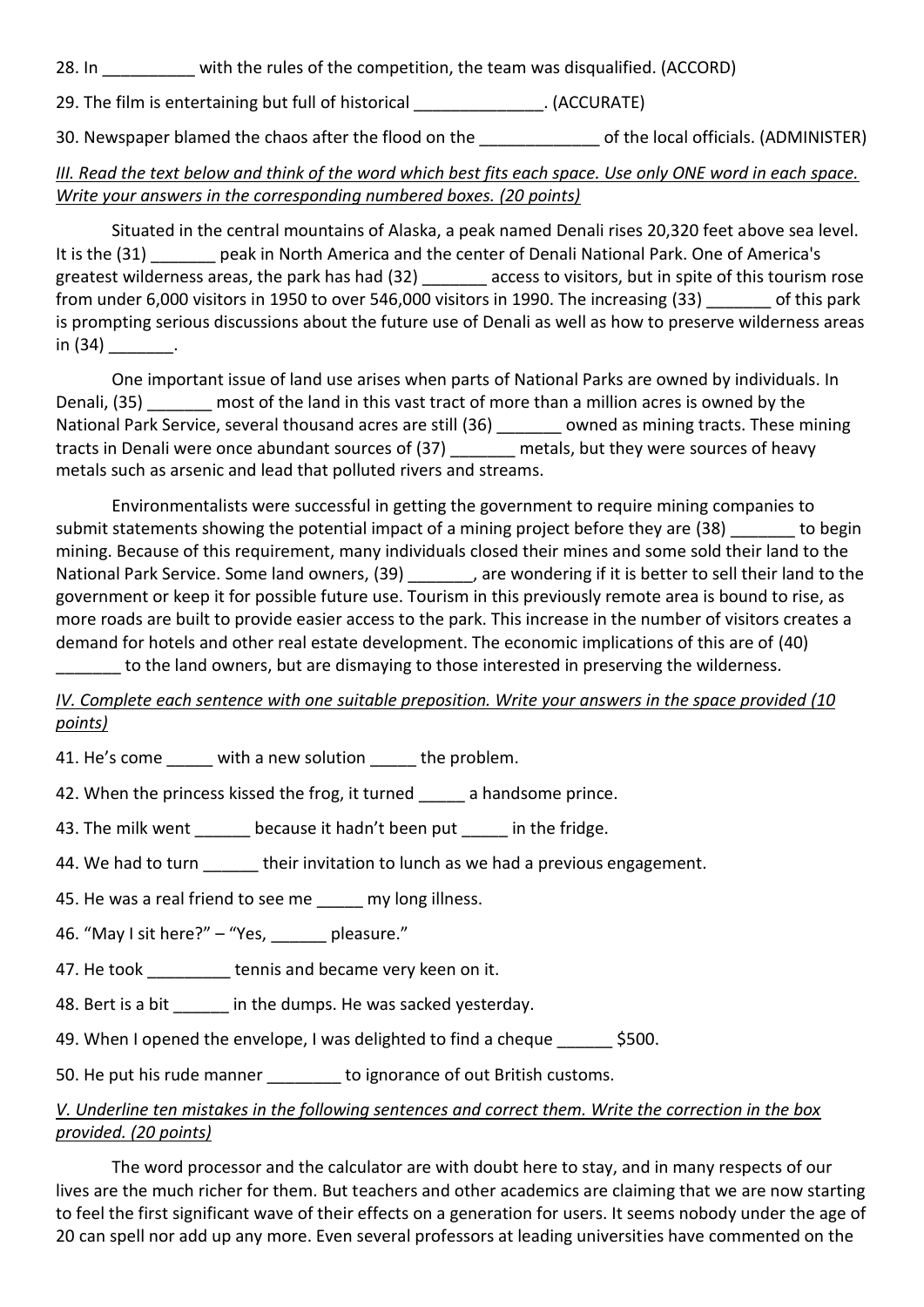detrimental effect the digital revolution has had at the most intelligent young minds in the country. The problem, evidently, lies with the automatically spellcheck now widely available on word processing software. Professor John Silver of the Sydney University, Australia, said: 'Why should we bother to learn how to spell correctly, or to learn even if the most basic of mathematical sums, when at the press of a button we have our problem answering for us. The implications are enormous. Will the adults of the future look to the computer to make decisions for them, to tell them who to marry or what house to buy? Are we heading for a future individually incapable of independent human thought?

## **C. READING. (40 points)**

*I. Read the following passage and circle the best answer for each blank. Write your answer (A, B, C or D) in the box provided. (15 points)*

#### **THE LANGUAGE OF TEARS**

The ability to weep is a uniquely human form of emotional response. Some scientists have suggested that human tears are evidence of an aquatic past – but this does not seem very likely. We cry from the moment we enter this (1) for a number of reasons. Helpless babies cry to (2) \_\_\_\_\_\_\_\_\_\_\_ their parents that they are ill, hungry or uncomfortable. As they (3) \_\_\_\_\_\_\_\_\_\_\_ they will also cry just to attract parental attention and will often stop when they get it.

The idea that (4) \_\_\_\_\_\_\_\_\_\_\_\_\_ a good cry can do you (5) \_\_\_\_\_\_\_\_\_\_\_\_\_ is a very old one and now it has scientific (6) has scientific (6) has scientific (6) and since recent research into tears has shown that they (7) natural painkiller called enkephalin. By (8) \_\_\_\_\_\_\_\_\_\_\_\_\_\_ sorrow and pain this chemical helps you to feel better. Weeping can increase the quantities of enkephalin you (9) \_\_\_\_\_\_\_\_\_\_\_\_.

Unfortunately, in our society we impose restrictions upon this naturally (10) \_\_\_\_\_\_\_\_\_\_\_ activity. Because some people still regard it as a (11) because in men, boys in particular are admonished when they cry. This kind of repression can only increase stress, both emotionally and physically.

Tears of emotion also help the body (12) \_\_\_\_\_\_\_\_\_\_\_\_ itself of toxic chemical (13) \_\_\_\_\_\_\_\_\_\_\_\_, for there is more protein in them than in tears resulting from cold winds or other irritants. Crying comforts, calms and can be very enjoyable  $- (14)$  \_\_\_\_\_\_\_\_\_\_\_\_\_\_ the popularity of the highly emotional films which are commonly (15) \_\_\_\_\_\_\_\_\_\_\_ 'weepies'. It seems that people enjoy crying together almost as much as laughing together.

| A. world       | B. place           | C. earth       | D. space       |
|----------------|--------------------|----------------|----------------|
| A. communicate | B. persuade        | C. inform      | D. demonstrate |
| A. evolve      | B. change          | C. develop     | D. alter       |
| A. doing       | B. making          | C. getting     | D. having      |
| A. better      | B. fine            | C. good        | D. well        |
| A. validity    | B. truth           | C. reality     | D. reason      |
| A. contain     | B. retain          | C. hold        | D. keep        |
| A. struggling  | B. fighting        | C. opposing    | D. striking    |
| A. construct   | B. achieve         | C. provide     | D. produce     |
| A. curing      | B. treating        | C. healing     | D. improving   |
| A. hint        | B. symbol          | C. feature     | D. sign        |
| A. release     | B. rid             | C. loosen      | D. expel       |
| A. rubbish     | B. waste           | C. leftovers   | D. remains     |
| A. consider    | B. remark          | C. distinguish | D. regard      |
| A. named       | <b>B.</b> entitled | C. subtitled   | D. called      |
|                |                    |                |                |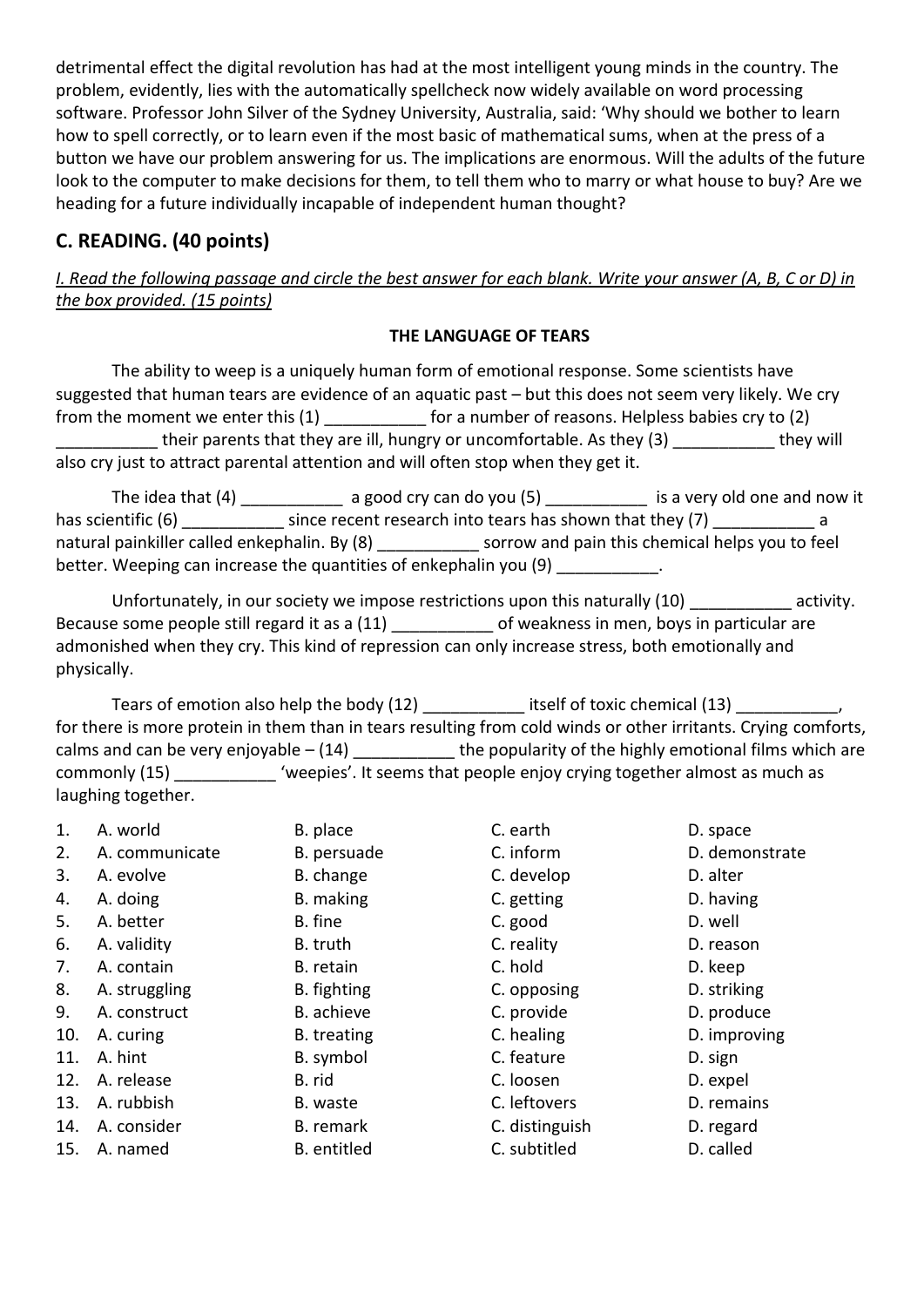# **Slavery in the American South**

The institution of slavery has been a part of human history for thousands of years. That Europeans imported it to the New World in both South and North America is not surprising; that the institution lasted so long in the southern United States is. While governments abolished or abandoned slavery through much of the world, humans, *exclusively* Africans, were kept in bondage in one of the world's great democracies. This institution was eventually a cause of a great civil war breaking out in 1861. By this point, the system had been in place for more than two hundred years and was the natural state of affairs for Southerners. In the face of increasing criticism from abolitionists. Southerners vehemently provided three main justifications for holding slaves: slavery was necessary to improve the American economy; *they* were, in fact, protecting Africans from lives of misery; and, finally, slavery was simply natural.

The first point only has some basis in fact since the South did provide great financial windfalls with its agricultural produce, the cash crops of cotton, tobacco, and rice, all of which flourished in the hot, muggy climate of the South. Slave owners asserted that these crops were a great benefit to the American economy and the slaves were needed to work the land. Northerners countered that free men working for wages would do just as well. As far as the Southerners were concerned, the so-called free men of the North were also nothing more than slaves, slaves to the necessity of earning a wage or being homeless and starving to death. In fact, the northern industrial centers produced far more income for the country than the mainly agricultural South. The North also had great agricultural lands, which were not worked by slaves, but by free landowners.

The second point was one made time and again by Southerners. Slaves were dependent on their masters for food, clothing, and shelter, which the master provided in return for their labor. This *reciprocal* relationship ensured that all would have a means of survival. If slavery was abandoned, then all the slaves, some four million by the 1860s, would be at the mercy of the cruel fates of life. [A] Slavery was good for the African blacks because the masters cared for them from cradle to grave. [B] In fact, when *Northern soldiers* invaded the South during the Civil War, they discovered that most Africans were kept in the meanest conditions possible, living in hovels and wearing threadbare clothing. [C] Economically, the slaves were more of a drain than wage earners would have been since the master was obliged to care for the nonproductive Africans, which included the young, aged, and infirm. [D]

Finally, the slave owners justified slavery by saying it was the natural order of events and that the Africans' place in the world was as a slave. For thousands of years, with few exceptions, who was or was not a slave had not depended on race but on the misfortune of the individual. In ancient Greece and Rome, anyone could become a slave in the right circumstances. This bothered philosophers for ages, being unable to explain why one man should be a slave and another a master. In the Africans, Southerners found a reason: race. By nature, according to the pseudoscience of racial classification. Africans were *deemed* inferior, unintelligent, and unable to care for themselves, and they therefore needed the white race's help.

Of course, all this was nonsense, as proven by the great number of free Africans living in the North, many well-educated and well-off in the hustle and bustle of the world Southerners tried to save them from. Many Southerners knew it was nonsense, but their whole world depended on the institution. It is estimated that fewer than 10,000 Southerners actually owned slaves in the pre-Civil War period. They were the richest and most politically powerful, and, when the time came to defend their rights against the North, they dragged the rest of the South into a war that lasted four long years and killed more Americans than all of its other wars combined. Eventually, the slaves were free, but, for the Africans, it would take another hundred years for them to be the equals of the whites in not only the South but all of America.

*\* Glossary - windfalls : amounts of money that someone receives unexpectedly*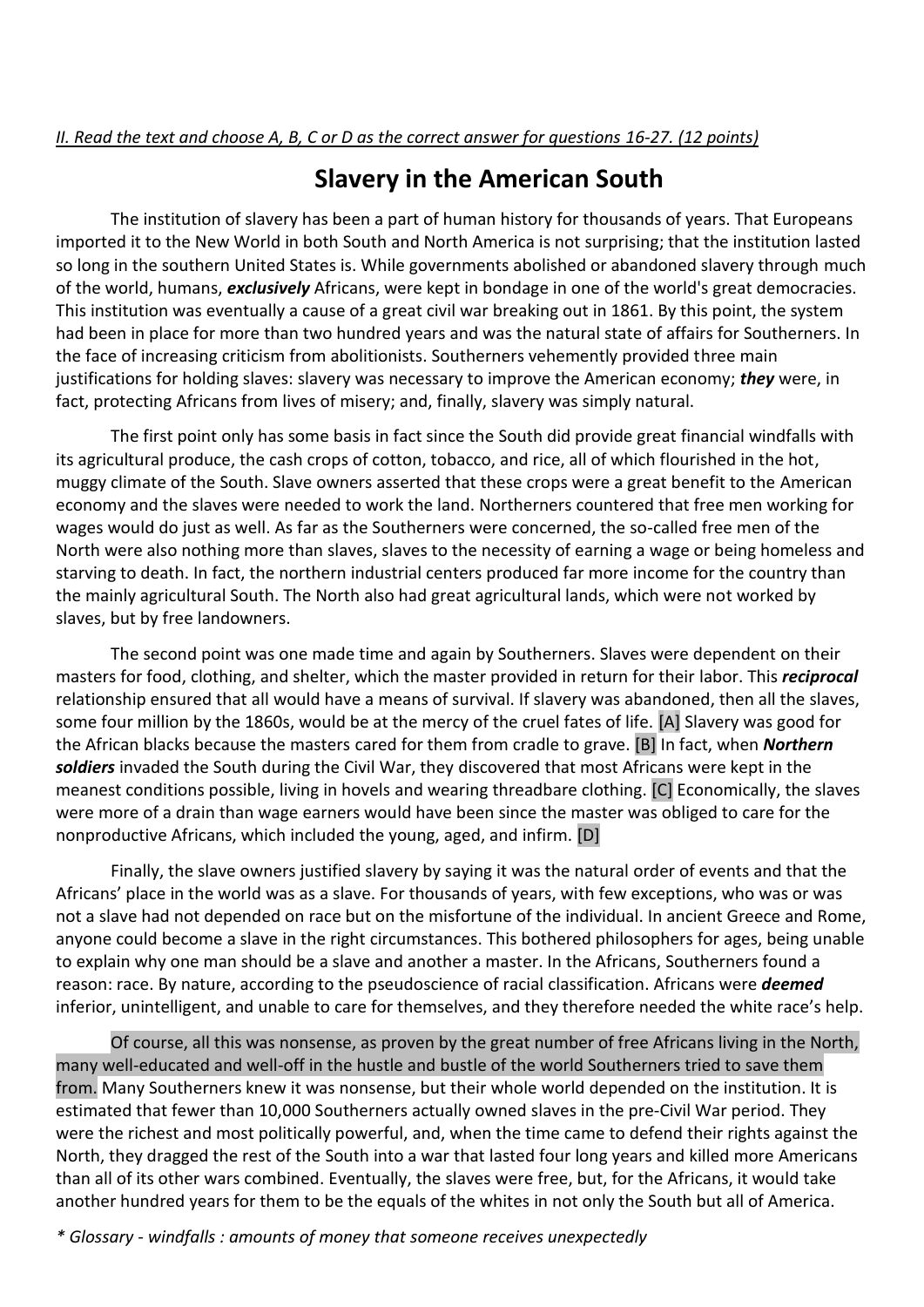|                                                                              |                                                                | 16. The word exclusively in the first paragraph is closest in meaning to _________.   |                                                                                                       |
|------------------------------------------------------------------------------|----------------------------------------------------------------|---------------------------------------------------------------------------------------|-------------------------------------------------------------------------------------------------------|
|                                                                              | A. extensively B. approximately C. entirely                    |                                                                                       | D. usually                                                                                            |
|                                                                              | 17. The word they in the first paragraph refers to __________. |                                                                                       |                                                                                                       |
|                                                                              |                                                                | A abolitionists B. Southerners C. justifications                                      | D. slaves                                                                                             |
|                                                                              |                                                                |                                                                                       | 18. According to paragraph 2, the South provided some benefits to the United States' economy through  |
| A. its industrial output of manufactured goods                               |                                                                |                                                                                       |                                                                                                       |
|                                                                              | B. agricultural products grown by free land-owners             |                                                                                       |                                                                                                       |
|                                                                              | C. its providing protection for millions of Africans           |                                                                                       |                                                                                                       |
|                                                                              | D. high income earning crops grown with slave labor            |                                                                                       |                                                                                                       |
| 19. It can be inferred from paragraph 2 that the South 19.                   |                                                                |                                                                                       |                                                                                                       |
| A. had absolutely no centers of industrial manufacturing in its states       |                                                                |                                                                                       |                                                                                                       |
| B. was equal to the North in terms of the industrial output of its factories |                                                                |                                                                                       |                                                                                                       |
| C. had some centers of industry, but fewer than there were in the North      |                                                                |                                                                                       |                                                                                                       |
|                                                                              |                                                                | D. had an economy that was totally based on agricultural exporting                    |                                                                                                       |
|                                                                              |                                                                | 20. The word <b>reciprocal</b> in third paragraph is closest in meaning to _________. |                                                                                                       |
| A. common                                                                    | B. mutual                                                      | C. unequal D. beneficial                                                              |                                                                                                       |
|                                                                              |                                                                |                                                                                       | 21. According to paragraph 3, slavery was economically worse than employing free wage earners because |
|                                                                              | A. the wage earners had to pay for their own food and housing  |                                                                                       |                                                                                                       |
|                                                                              | B. the wage earners worked harder and longer than the slaves   |                                                                                       |                                                                                                       |

C. slaves had no incentive to work hard or to help their masters

D. masters had to care for their slaves even if they could not work

*22. Look at the four squares [A], [B], [C] and [D] that indicate where the following sentence could be added to the passage.*

### **In addition, many slaves were abused, tortured, or murdered, and plantation owners kept large packs of bloodhounds for chasing runaway slaves.**

Where would the sentence best fit?

*23. The author describes the condition in which the Northern soldiers found the Southern slaves in paragraph 3 in order to \_\_\_\_\_\_\_\_.* 

A. indicate that many slave owners were not terribly concerned with their slaves' welfare

B. show that slavery was an evil institution that had to be ended by any possible means

C. relate the economic backwardness of the South, which could not take good care of its slaves

D. explain that the war had destroyed the Southern economy and their ability to care for their slaves

*24. The word deemed in the passage is closest in meaning to \_\_\_\_\_\_.*

A. considered B. proven C. created D. established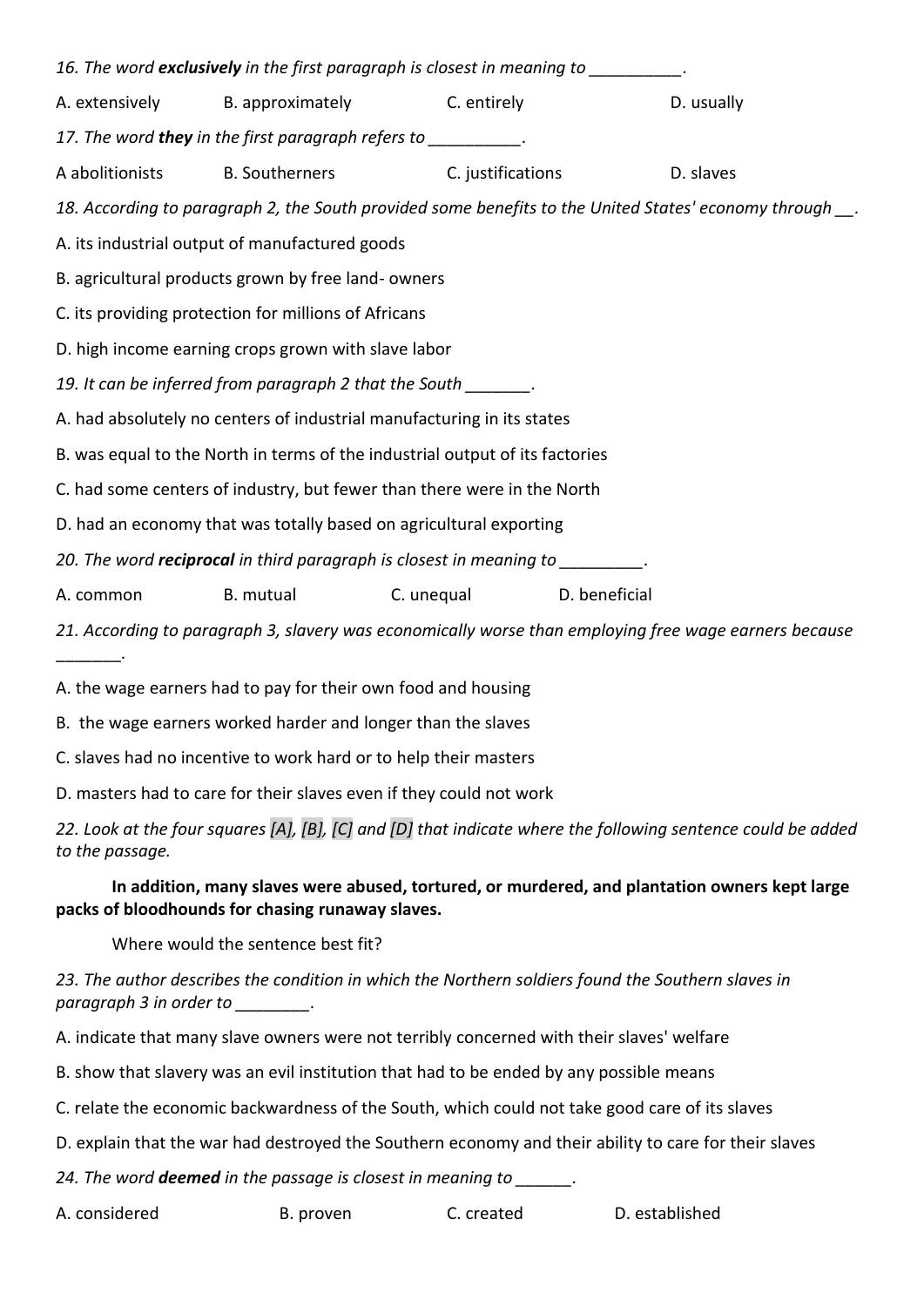*25. Which of the sentences below best expresses the essential information in the highlighted sentence in the passage?* 

A. Free Africans in the North did not fare as well as free whites, thereby proving the Southerners' ideas true.

B. Free Africans in the North proved the Southerners' ideas false by being both learned and successful.

C. Only in the North could Africans get an education and be saved from the Southerners.

D. The Southerners believed that no African could become educated or achieve any status except that of a slave.

*26. According to the passage, Southerners justified having slaves for all of the following reasons EXCEPT:*

A. They did not have anyone else to work the land.

B. They provided welfare for the enslaved Africans.

C. Slavery was the way that things were supposed to be.

D. The United States' economy benefited from slavery.

*27. According to paragraph 5, in the American Civil War, the number of the dead was \_\_\_\_\_\_\_\_\_\_.*

A. very few compared to other American wars

B. the greatest ever experienced In American history

C. equal to all of the other wars of American history

D. greater than all of the wars of history combined

*III. Read the text and follow the instructions. (13 points)*

# **Marriage works -**

# *and it's the answer to the misery of loneliness*

**A.** This week the Office for National Statistics (ONS) confirmed that more of us than ever are living alone. This won't trouble the author Colm Toibin, who once eulogised the freedom that living alone gives him, likening his solitary existence to that of 'a cloistered nun'. This is a terrifying image, surely, and not a metaphor for a life most of us would seek to inhabit. Certainly not my friend Helen: successful, well-off, homeowner; but tired of her single life, of the near-constant awareness that she's running out of time to have children, as fast as she's running out of the energy to embark on another round of futile first dates. Nor my friend Mark, divorced dad, active in his daughter's life - but who still, at the end of the weekend, returns the child to her mother, before driving back to his re-emptied house, where he spends the evenings with PlayStation and Sky Sports.

**B.** In discussing solitary lives, we should ignore the Colm Toibins - financially independent people who realise that, for them, living alone brings more advantages than otherwise. Most people of my generation had such a stage in their lives - between university, and settling down. - but we didn't want it to last forever. In any case, with property prices as they are, such self-selected solitude is not an option for much of the succeeding generation. Set aside, too, those figures pertaining to the very elderly; not because there aren't real problems faced by those (usually female) 'survivors', but because their existence is a function of the uneven impact of medical advances and lifestyle changes on the longevity of each of the genders.

**C.** It's not the relatively young, or the very old, who are the main drivers of this demographic change. As the ONS makes clear, the largest increase in solitary living is down to the 45-64 age group. Almost two and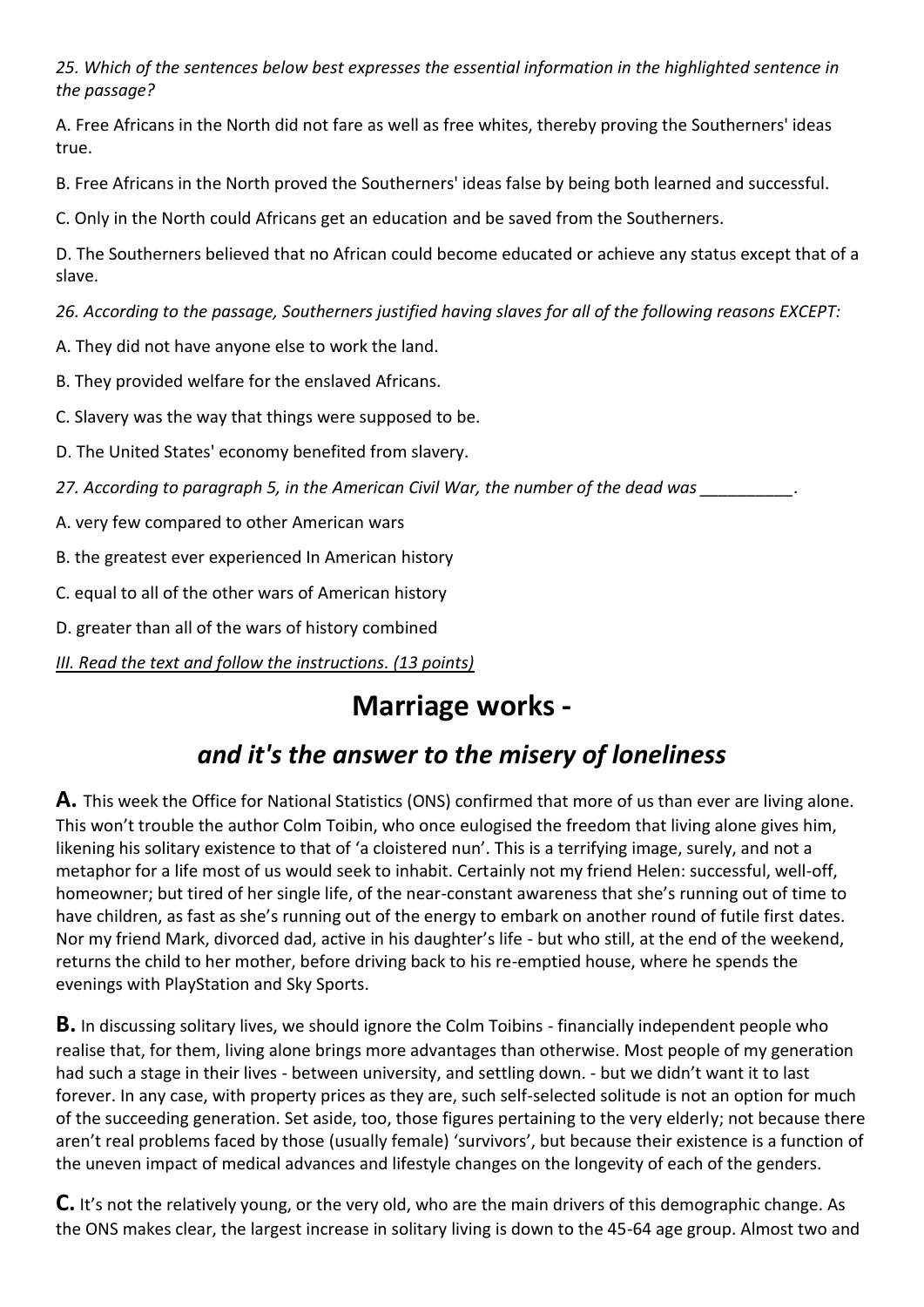a half million Britons in that age category have no one with whom to share their home, an increase of more than 800,000 households since the mid-Nineties. Even allowing for the increase in total population size, that's still a noticeable change, and they don't all enjoy the experience. I suspect there are more divorced parents, like my friend Mark, poking about their fridges for a pre-packed meal for one, than there are cloistered Irish novelists.

**D.** This would all be fine, were this phenomenon merely to affect matters as concrete as housing. But evidence suggests a link between solitariness and poorer health outcomes (mirroring, bleakly, the evidence about the outcomes for children raised in single-parent households). One paper I read showed a significant increase in the prescription of antidepressants to the solitary, compared with cohabiting couples. Correlation doesn't prove a sociological theory, of course, but it's hard to ignore the link between living alone, and other detrimental life choices.

**E.** The issue demands a political response: marriage is the most important institution to act as a bulwark against loneliness, and the British Government should promote it. Instead, the government is unwinding its insidious 'couples penalty': a financial punishment for initially setting up home with a partner, and then after divorce, (probably the result of the stress brought on by all the expense), a further charge for a change to living conditions. The Centre for Social Justice discovered that the people most penalised for living together are - surprise - among the poorest. This must be fixed. What's more, couples who arrange to 'live apart together' shouldn't be demonised for rationally navigating the snares of the benefits system.

**F.** But if we acknowledge that a financial penalty can cause the poorest to avoid marriage, why assume that monetary considerations don't affect the better- off? First, because politicians are scared to reward marriage in the tax system, and second, because our divorce laws so scar those who endure them that, I suspect, we've produced a generation with the motto 'once bitten, twice shy'. The changes to child benefit for the well-off hardly help either.

**G.** Not very long ago, the then Home Secretary, Michael Howard deployed a powerful phrase in defense of his criminal justice policy: 'prison works'. It's time we used a similar phrase, in defense of social justice: marriage 'works' too. It works for most people and definitely for civic society, yet we find it hard to say this, and shy away from its political implications. What started as a desire not to judge 'lifestyle choices' has bred a generation living in lonely, quiet despair. Loneliness is a much harder political issue to tackle than, say, house-building, but - if we believe in society at all - hardly one of lesser significance.

**Question 28-34. The reading passage has seven paragraphs labelled A-G. Choose the correct heading for each from the list of headings below. Write the correct number i-x in boxes 28-34 on your answer sheet.**

|      | List of headings                                         |
|------|----------------------------------------------------------|
|      | Middle age solitude is growing                           |
| ii   |                                                          |
|      | The institution of marriage needs a motto that resonates |
| iii  | The young and the elderly are not relevant to the debate |
| iv   | The system is clearly unfair                             |
| v    | The real issue is a lack of affordable housing           |
| vi   | For many, the benefits of a single life are exaggerated  |
| vii  | The wealthy are affected by the same measures            |
| viii | Most men would rather be single                          |
| ix   | Loneliness has a range of consequences                   |
| x    | Couples must work harder to make relationships work      |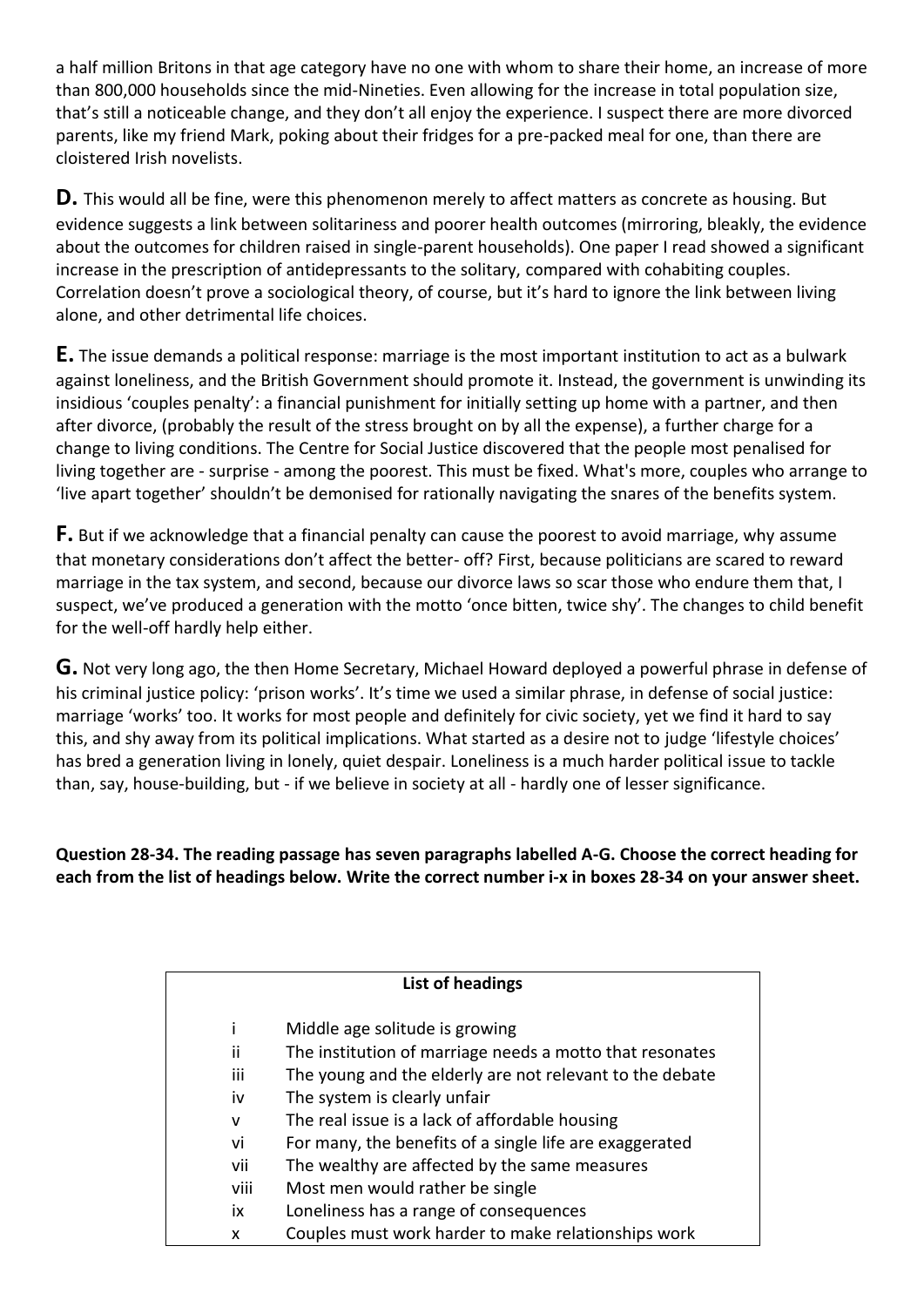- 28. Paragraph A \_\_\_
- 29. Paragraph B \_\_\_
- 30. Paragraph C<sub>\_\_\_\_</sub>
- 31. Paragraph D \_\_\_
- 32. Paragraph E \_\_\_
- 33. Paragraph F\_\_\_
- 34. Paragraph G \_\_\_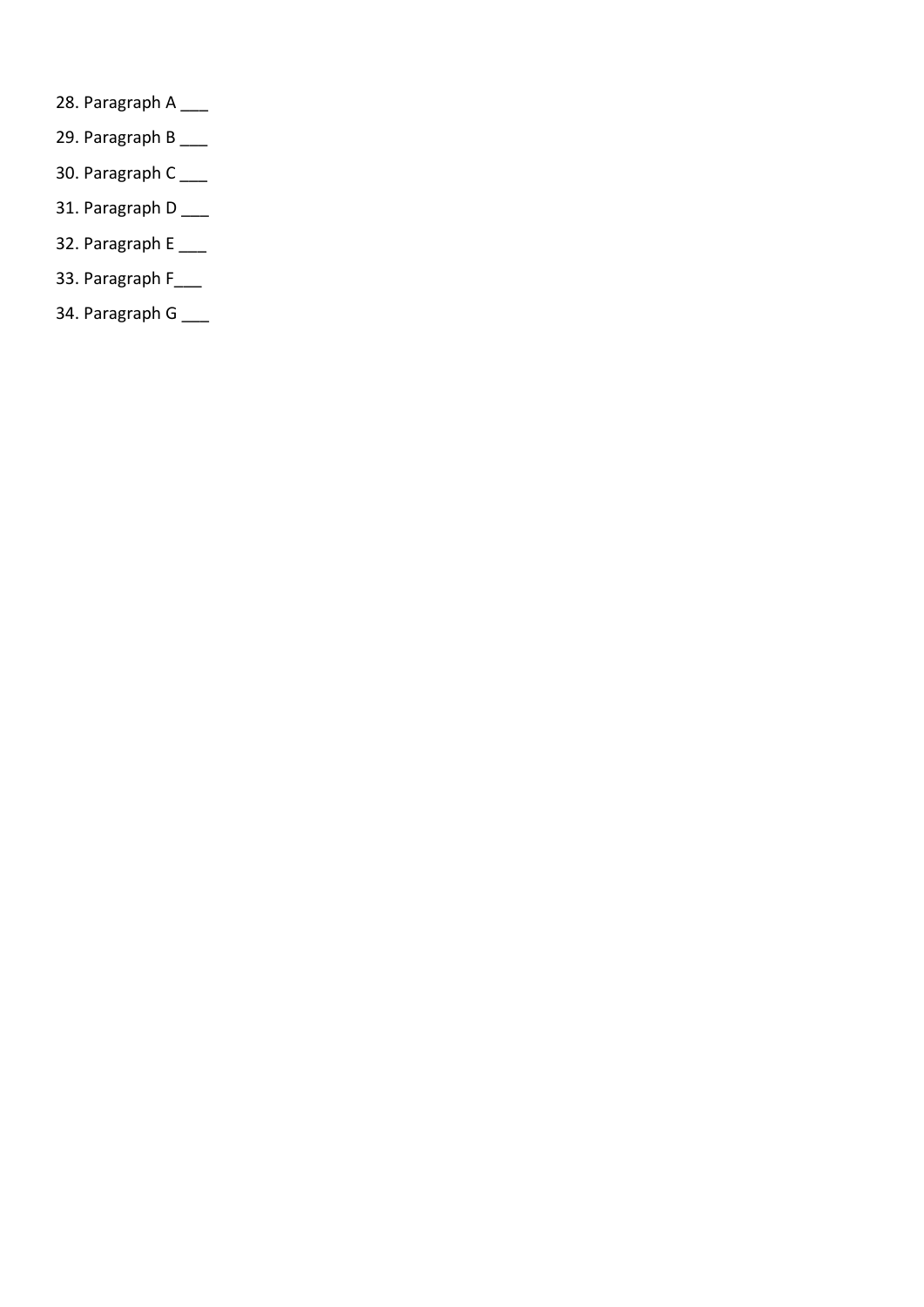### **Questions 5-10. Do the following statements agree with the views of the writer in the reading passage? In boxes 35-40 on your answer sheet, write:**

| YES.             | if the statement agrees with the views of the writer         |
|------------------|--------------------------------------------------------------|
| NO.              | if the statement contradicts the views of the writer         |
| <b>NOT GIVEN</b> | if it is impossible to say what the writer thinks about this |

- 35. The Irish author Colm Toibfn has a lifestyle that most people would envy.
- 36. Most students accept that the benefits of being single are temporary.
- 37. Most elderly women have not chosen to live alone.
- 38. Divorced men do not usually enjoy cooking.
- 39. Couples who try to deceive the benefits system deserve to be punished.
- 40. People who go through a divorce are afraid of marrying again.

### **D. WRITING. (50 points)**

*I. Finish each of the following sentences in such a way that it means exactly the sentence before it. (10 points)*

1. Richard only took over the family business because his father decided to retire early.

 $\rightarrow$  Had

2. There haven't been such long queues at the cinema since the release of the last blockbuster.

- ->  $Not$
- 3. The permit expires at the end of the month.

-> The permit is not

4. We regret to inform you that your application has not been successful.

-> Much to

5. I left without saying goodbye as I didn't want to disturb the meeting.

-> Rather

*II. For each of the sentences below, write a new sentence as similar as possible in meaning to the original one, using the word given. DO NOT CHANGE the word given. (10 points)*

6. Emily felt entirely comfortable when her boss was around. **(EASE)**

-> Emily felt entirely \_\_\_\_\_\_\_\_\_\_\_\_\_\_\_\_\_\_\_\_\_\_\_\_\_\_\_\_\_\_\_\_\_\_\_her boss.

7. John found it difficult to get used to the fact that he was fired. **(TERMS)**

-> John found it difficult \_\_\_\_\_\_\_\_\_\_\_\_\_\_\_\_\_\_\_\_\_\_\_\_\_\_\_\_\_\_\_ the fact that he had lost the job.

8. I've got too much work to do, so I'm afraid I cannot go to the party tonight. **(EARS)**

-> I'm \_\_\_\_\_\_\_\_\_\_\_\_\_\_\_\_\_\_\_\_\_\_\_\_\_\_\_\_\_\_\_, so I'm afraid I cannot go to the party tonight.

9. Most of his health problems were the result of his not having done any exercises. **(STEMMED)**

- -> Most of his health problems \_\_\_\_\_\_\_\_\_\_\_\_\_\_\_\_\_\_\_\_\_\_\_\_\_\_\_\_\_\_\_ his lack of physical exercises.
- 10. He was over the moon hearing that his start-up had made some profit. **(EARS)**